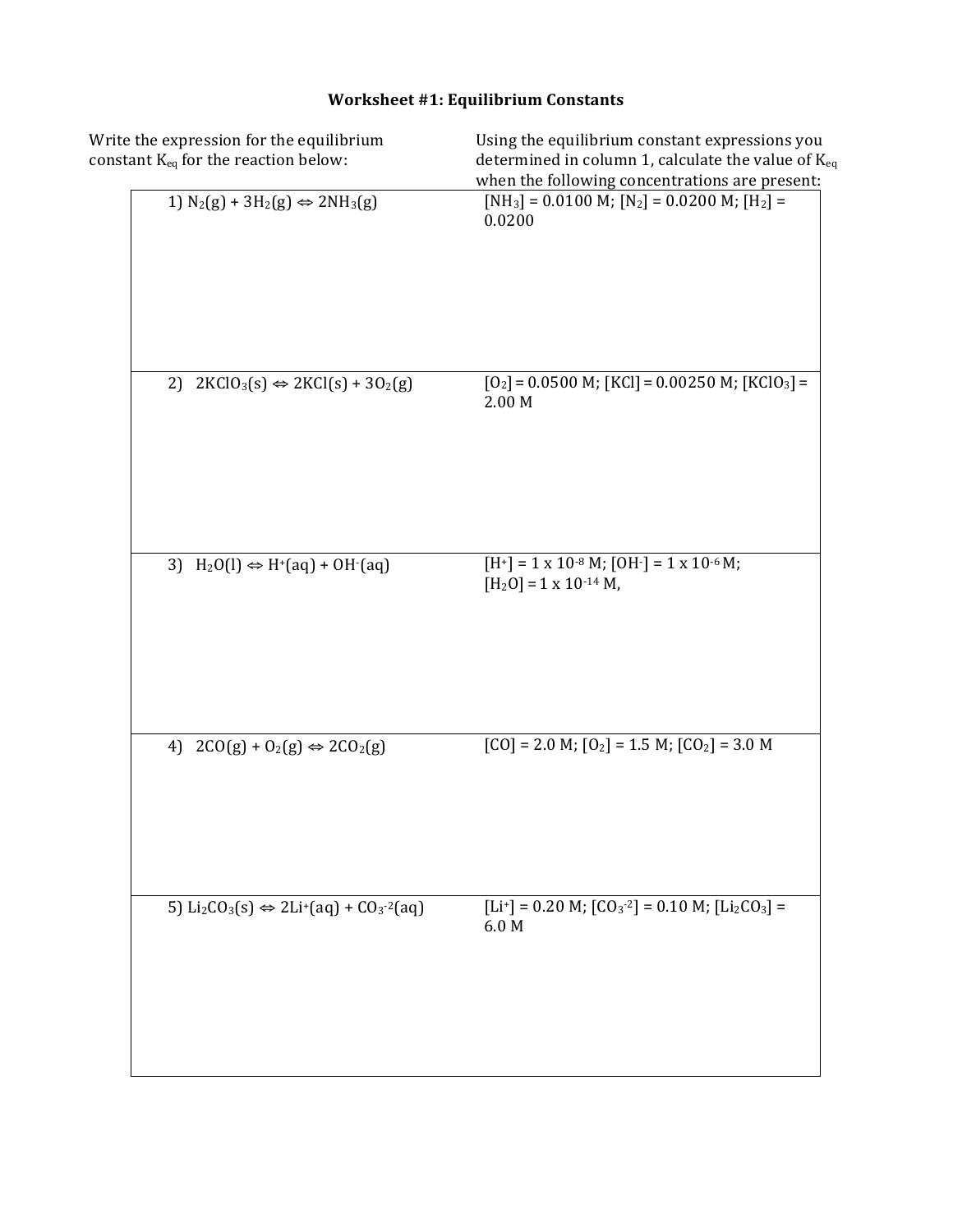### **Worksheet 2 - Equilibrium Expressions and Calculations (K<sub>eq</sub> and Q)**

- 1. Write the equilibrium expression for the oxidation of hydrogen to form water vapor.  $2H_2(g) + O_2(g) \Leftrightarrow 2H_2O(g)$
- 2. Write the equilibrium expression for the formation of nitrosyl bromide.  $2NO(g) + Br_2(g) \Leftrightarrow 2NORr(g)$
- 3. Write the equilibrium expression for the following reaction:  $NO(g) + O_3(g) \Leftrightarrow O_2(g) + NO_2(g)$
- 4. Write the equilibrium expression for the following reaction:  $CH_4(g) + Cl_2(g) \Leftrightarrow CH_3Cl(g) + HCl(g)$
- 5. Write the equilibrium expression for the following reaction:  $CH_4(g) + H_2O(g) \Leftrightarrow CO(g) + 3H_2(g)$
- 6. Write the equilibrium expression for the following reaction:  $CO(g) + 2H_2(g) \Leftrightarrow CH_3OH(g)$
- 7. Write the equilibrium expression for the combustion of ethane at high temperature.  $2C_2H_6(g) + 7O_2(g)$  ⇔  $4CO_2(g) + 6H_2O(g)$
- 8. Write the equilibrium expression for the decomposition of ethane.  $C_2H_6(g) \Leftrightarrow C_2H_4(g) + H_2(g)$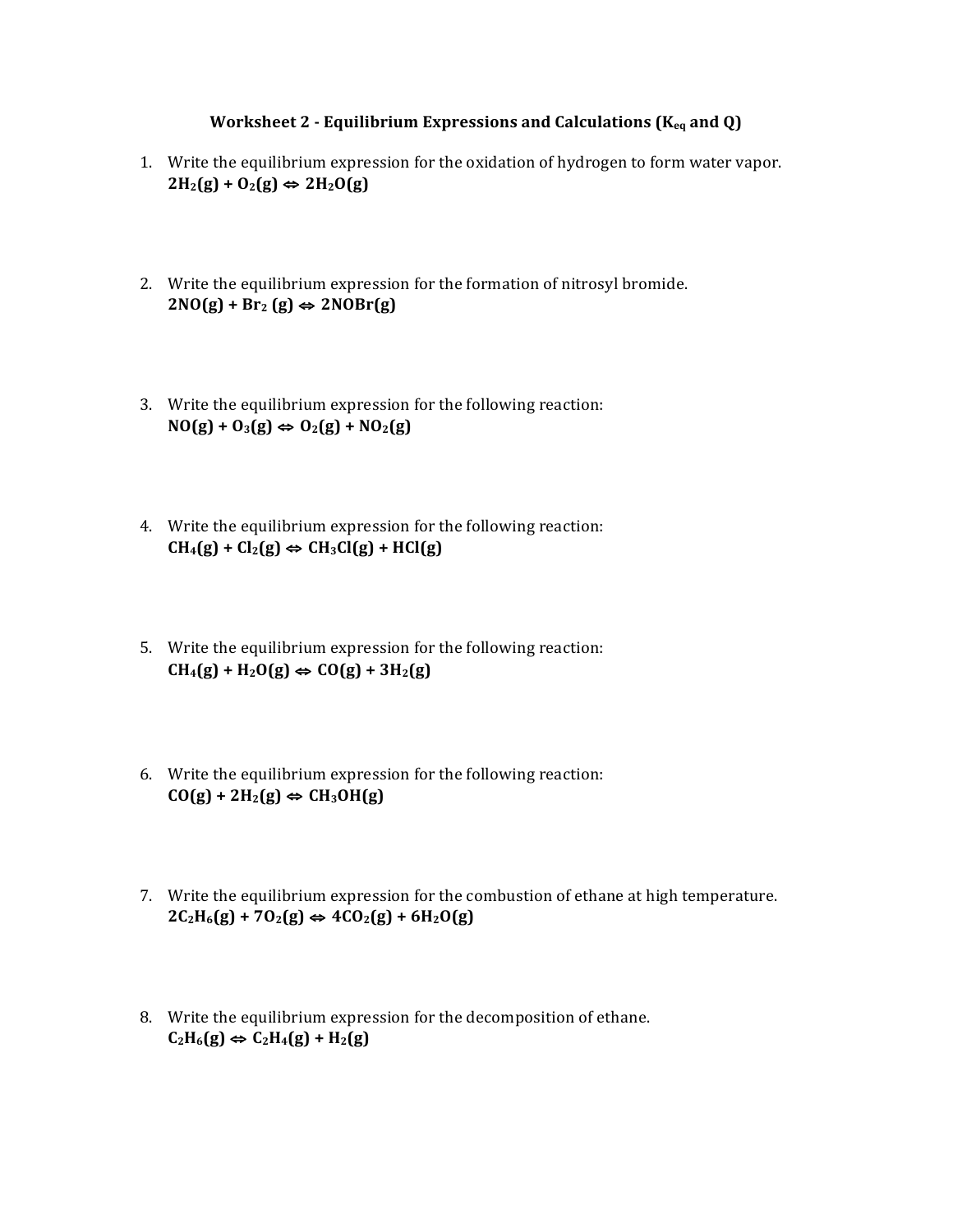### **Worksheet 2** - Equilibrium Expressions and Calculations (K<sub>eq</sub> and Q) continued...

9. Ammonia is synthesized from nitrogen and hydrogen in the following reaction:  $N_2(g) + 3H_2(g) \Leftrightarrow 2NH_3(g)$ At  $500 \degree C$ , the equilibrium constant for this reaction is 0.080. Given that  $[NH_3] = 0.0596 M$ ,  $[N_2] = 0.600 M$ , and  $[H_2] = 0.420 M$ , find Q and predict how the reaction will proceed.

10. The decomposition of antimony pentachloride  $(SbCl<sub>5</sub>)$  is described by the following equation:

### $SbCl_5(g) \Leftrightarrow SbCl_3(g) + Cl_2(g)$

At 448  $^{\circ}$ C, the equilibrium constant for this reaction is 0.0251. What is the value of Q if  $[SbCl_5] = 0.095 M$ ,  $[SbCl_3] = 0.020 M$ , and  $[Cl_2] = 0.050 M$ ? How will this reaction proceed?

11. At 1000 °C,  $K_{eq}$  = 1.0 x 10<sup>-13</sup> for the decomposition of hydrofluoric acid (HF), as described in the reaction  $2HF(g) \Leftrightarrow H_2(g) + F_2(g)$ . If  $[HF] = 23.0 M$ ,  $[H_2] = 0.540 M$ , and  $[F_2] = 0.380 M$ , determine the value of Q and predict how the reaction will proceed.

12. At 1227 <sup>o</sup>C, K<sub>eq</sub> for the following reaction is 0.15:  $2SO_2(g) + O_2(g)$   $\Leftrightarrow$   $2SO_3(g)$ If  $[SO_2] = 0.344$  M,  $[O_2] = 0.172$  M, and  $[SO_3] = 0.056$  M, find Q and determine how the reaction will proceed.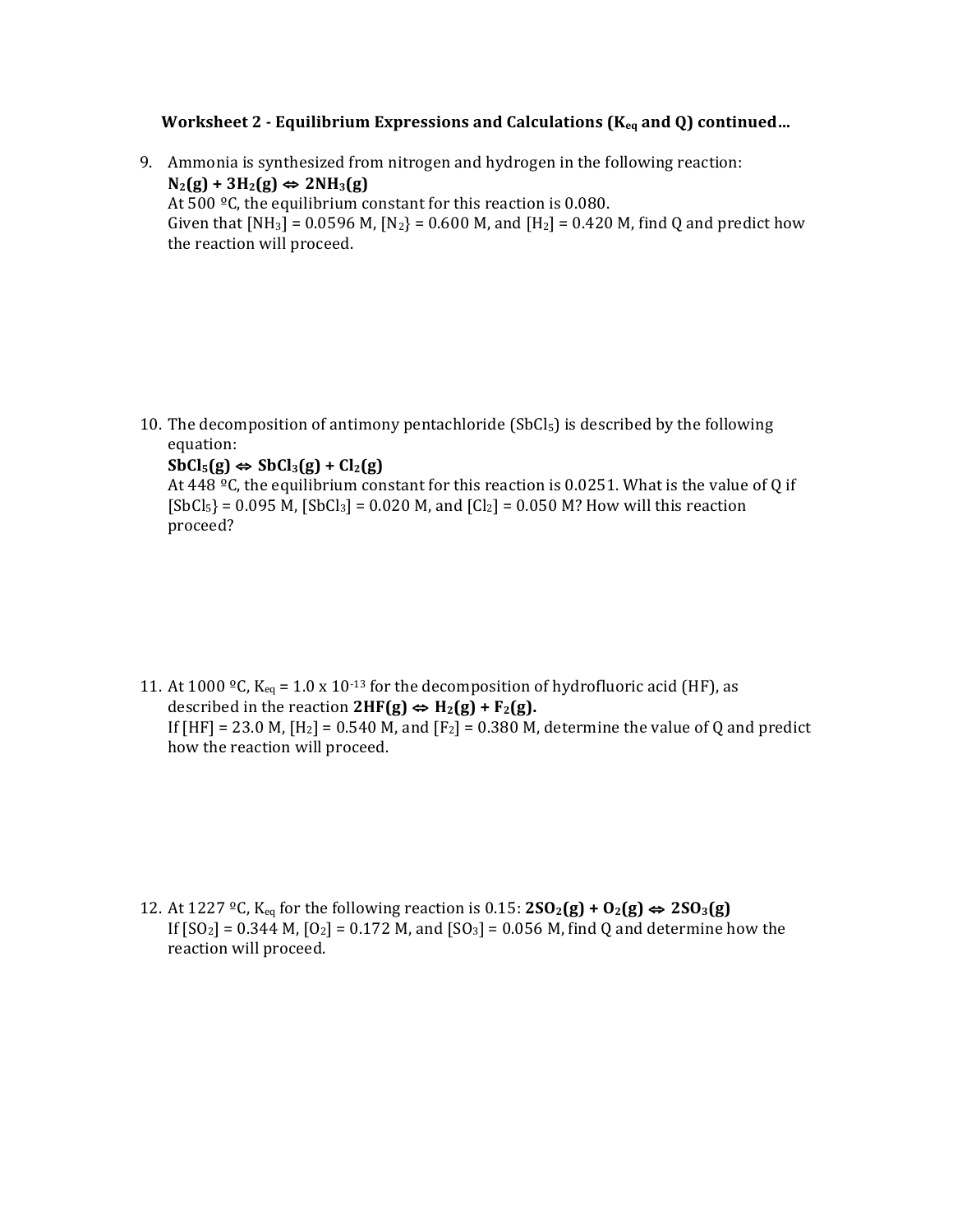## Worksheet #3: LE CHATELIER'S PRINCIPLE

Le Chatelier's Principle states that when a system at equilibrium is subjected to a stress, the system will shift its equilibrium point in order to relive the stress.

Complete the following chart by writing left, right or none for equilibrium shift, and decreases, increases or remains the same for the concentrations of reactants and products, and for the value of K.

| <b>Stress</b>                | Equilibrium<br><b>Shift</b> | $[N_2]$ | [H <sub>2</sub> ] | [NH <sub>3</sub> ] | K                   |
|------------------------------|-----------------------------|---------|-------------------|--------------------|---------------------|
| 1. Add $N_2$                 | Right                       |         | decreases         | increases          | Remains the<br>same |
| 2. Add $H2$                  |                             |         |                   |                    |                     |
| 3. Add $NH3$                 |                             |         |                   |                    |                     |
| 4. Remove N <sub>2</sub>     |                             |         |                   |                    |                     |
| 5. Remove $H_2$              |                             |         |                   |                    |                     |
| 6. Remove<br>NH <sub>3</sub> |                             |         |                   |                    |                     |
| 7. Increase<br>Temperature   |                             |         |                   |                    |                     |
| 8. Decrease<br>Temperature   |                             |         |                   |                    |                     |
| 9. Increase<br>Pressure      |                             |         |                   |                    |                     |
| 10. Decrease<br>Pressure     |                             |         |                   |                    |                     |

# $N_2(g) + 3H_2(g) \leftrightarrow 2NH_3(g) + 22.0$  kcal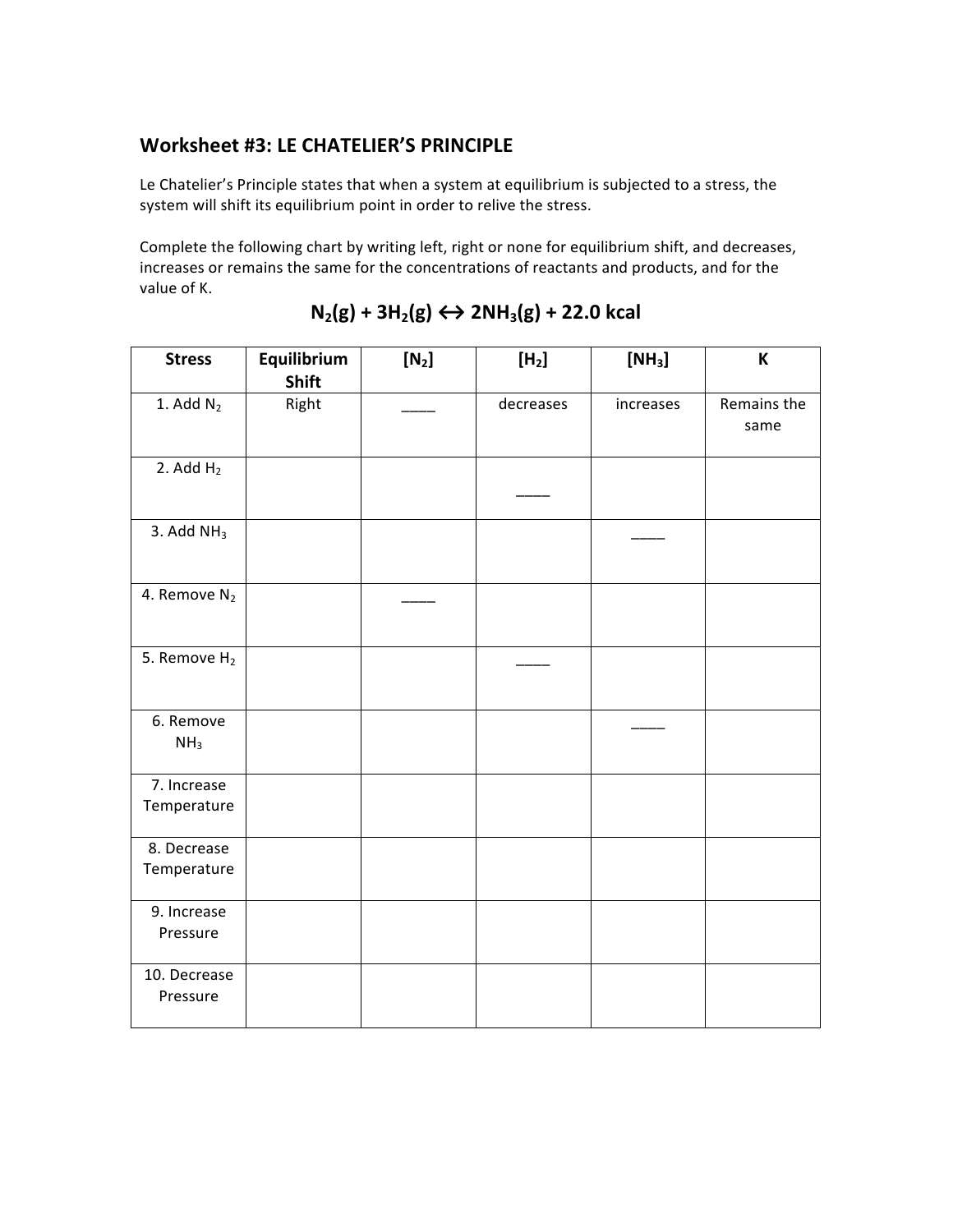## **WS #3: LE CHATELIER'S PRINCIPLE continued…** 12.6 kcal +  $H_2(g) + I_2(g) \leftrightarrow 2H1(g)$

| <b>Stress</b>           | Equilibrium<br><b>Shift</b> | [H <sub>2</sub> ] | [1 <sub>2</sub> ] | [HH]      | $K_{eq}$            |
|-------------------------|-----------------------------|-------------------|-------------------|-----------|---------------------|
| 1. $Add H2$             | right                       |                   | decreases         | increases | Remains the<br>same |
| 2.Add $I_2$             |                             |                   |                   |           |                     |
| 3.Add HI                |                             |                   |                   |           |                     |
| 4.Remove H <sub>2</sub> |                             |                   |                   |           |                     |
| 5.Remove I <sub>2</sub> |                             |                   |                   |           |                     |
| 6.Remove HI             |                             |                   |                   |           |                     |
| 7. Increase             |                             |                   |                   |           |                     |
| Temperature             |                             |                   |                   |           |                     |
| 8.Decrease              |                             |                   |                   |           |                     |
| Temperature             |                             |                   |                   |           |                     |
| 9. Increase             |                             |                   |                   |           |                     |
| Pressure                |                             |                   |                   |           |                     |
| 10.Decrease             |                             |                   |                   |           |                     |
| Pressure                |                             |                   |                   |           |                     |

# **NaOH(s) ↔ Na<sup>+</sup>(aq) + OH<sup>-</sup>(aq) + 10.6 kcal**

(Remember that pure solids and liquids do not affect equilibrium values.)

| <b>Stess</b>               | Equilibrium  | <b>Amount of</b> | $[Na^+]$ | [OH] | $K_{eq}$ |
|----------------------------|--------------|------------------|----------|------|----------|
|                            | <b>Shift</b> | NaOH(s)          |          |      |          |
| 1.Add NaOH(s)              |              |                  |          |      |          |
|                            |              |                  |          |      |          |
| 2.Add NaCl                 |              |                  |          |      |          |
| (adds Na <sup>+</sup> )    |              |                  |          |      |          |
| 3.Add KOH                  |              |                  |          |      |          |
| (adds OH <sup>-</sup> )    |              |                  |          |      |          |
| $4.$ Add $H^+$             |              |                  |          |      |          |
| (removes OH <sup>-</sup> ) |              |                  |          |      |          |
| 5.Increase                 |              |                  |          |      |          |
| temperature                |              |                  |          |      |          |
| 6. Decrease                |              |                  |          |      |          |
| temperature                |              |                  |          |      |          |
| 7. Increase                |              |                  |          |      |          |
| Pressure                   |              |                  |          |      |          |
| 8. Decrease                |              |                  |          |      |          |
| Pressure                   |              |                  |          |      |          |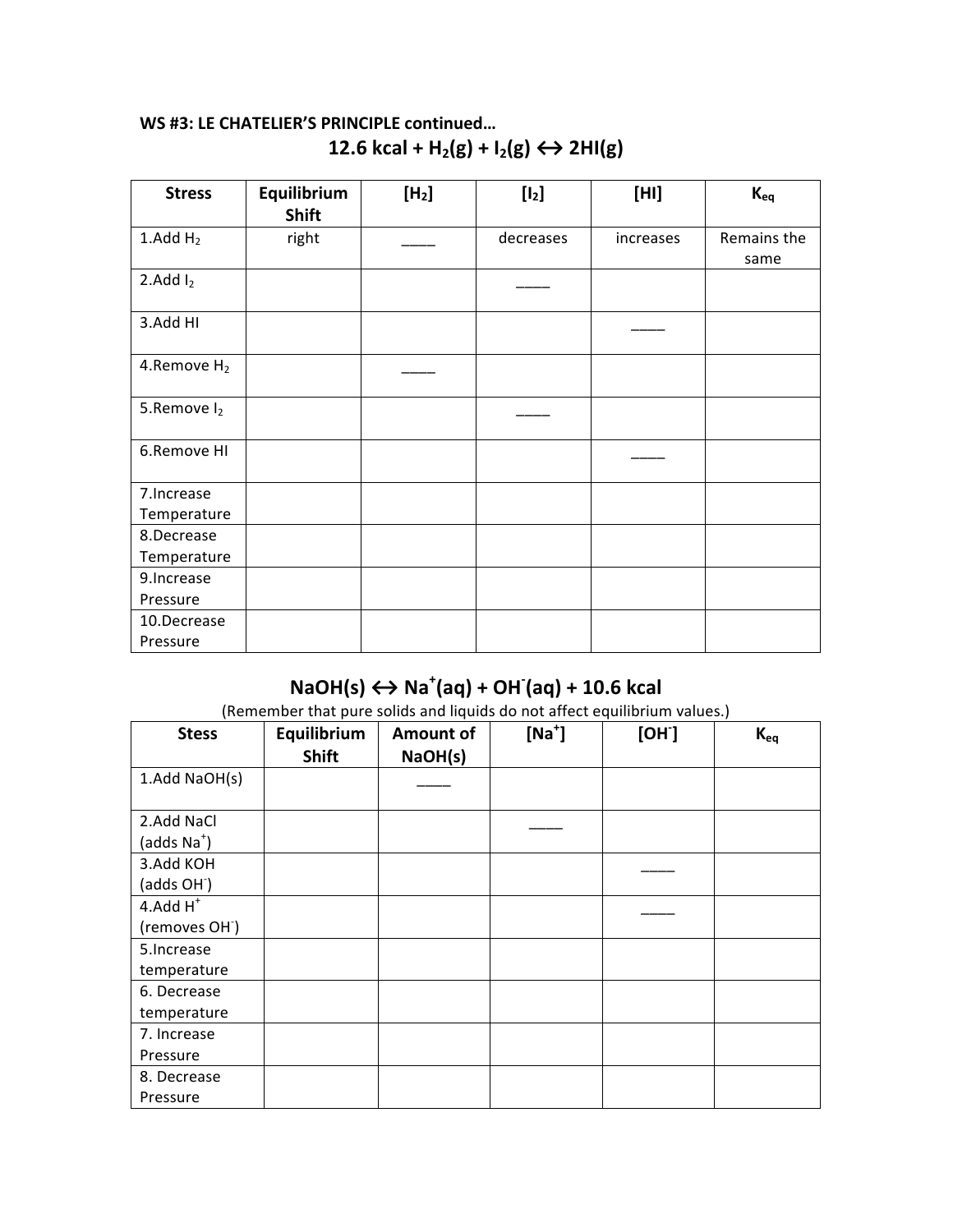## **Worksheet #4: Equilibrium Problem Set**

- 1. For each of the following reactions, describe what effect and **increase in pressure** would have on the equilibrium position of the reaction (i.e. shift right, shift left, no change)
- a)  $2H_2S(g) \leq x = x > 2H_2(g) + S_2(g)$
- b)  $2N_2O_5(g) \leq 2N_2O_2(g) + O_2(g)$
- c)  $4NO(g) + 2O_2(g) \leq 2(S) = 2N_2O_4(g)$
- d)  $2NO(g) + Br_2(g) \leq == > 2NOBr(g)$
- e)  $CO(g) + 2H_2(g) \leq = = >>CH_3OH(g)$
- f)  $SO_2(g) + NO_2(g) \leq = = >>SO_3(g) + NO(g)$
- 2. In which direction would the equilibrium shift for the equation in 1a if  $S_2$  were removed from the reaction vessel?
- 3. In which direction would the equilibrium shift for the equation in 1b if  $N_2O_5$  were added?
- 4. In which direction would the equilibrium shift for the equation in 1c if  $O_2$  were removed?
- 5. In which direction would the equilibrium shift for the equation in 1d if pressure were decreased?
- 6. In which direction would the equilibrium shift for the equation in 1e if  $CH<sub>3</sub>OH$  were removed?
- 7. In which direction would the equilibrium shift for the equation in 1f if heat were added? (the rxn is endothermic).
- 8. What would be the effect on the equilibrium position of an equilibrium mixture of  $Br_2$ ,  $F_2$ , and BrF<sub>5</sub> if the total pressure of the system were decreased?  $2BrF_5(g) \xrightarrow{2} Br_2(g) + 5F_2(g)$
- 9. What would be the effect on the equilibrium position of an equilibrium mixture of carbon, oxygen, and carbon monoxide if the total pressure of the system were decreased?  $2C_2$  (s)  $+O_2$  (g)  $\leq == > 2CO(g)$
- 10. A weather indicator can be made with a hydrate of cobalt (II) chloride, which changes color as a result of the following reaction:

 $CoCl<sub>2</sub>•6H<sub>2</sub>O(s)$  <===>  $CoCl<sub>2</sub>(s) + 6H<sub>2</sub>O(g)$ pink blue

Does a pink color indicate "moist" or "dry" air? Explain.

11. Consider the reaction:

 $CaCO<sub>3</sub>(s) \leq ==> CaO(s) + CO<sub>2</sub>(g)$ 

Will the mass of CaCO<sub>3</sub> at equilibrium increase, decrease or remain the same if

(a)  $CO<sub>2</sub>$  is added to the equilibrium system?

- (b) the pressure is increased?
- (c) solid CaO is removed?